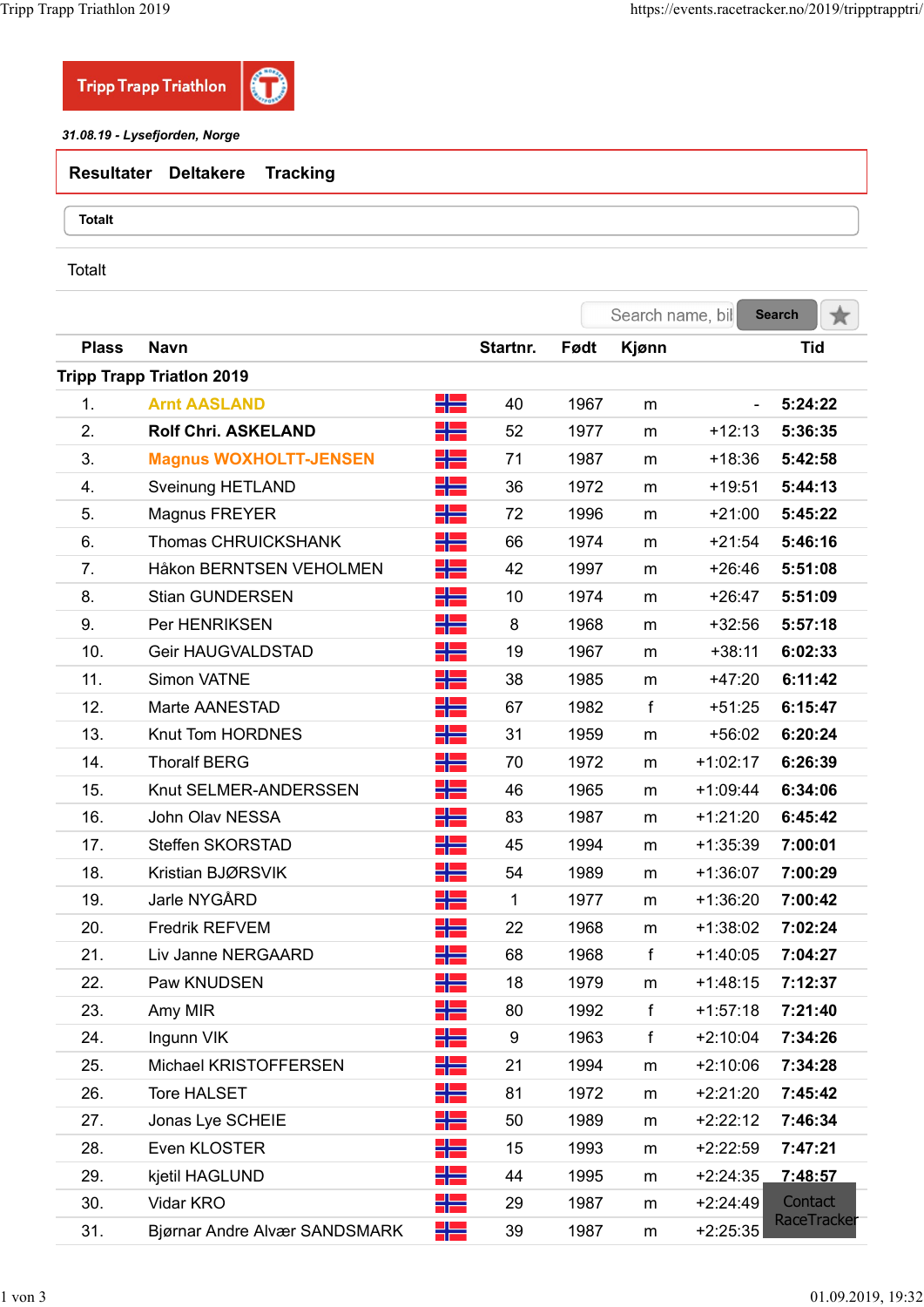| <b>Plass</b> |                              |          |              |              |              |                          |                    |  |
|--------------|------------------------------|----------|--------------|--------------|--------------|--------------------------|--------------------|--|
|              | <b>Navn</b>                  |          | Startnr.     | Født         | Kjønn        |                          | <b>Tid</b>         |  |
| 32.          | Atle SJØLYST-KVERNELAND      | HE       | 84           | 1971         | m            | $+2:28:57$               | 7:53:19            |  |
| 33.          | Frode KLOSTER                | H를       | 16           | 1991         | m            | $+2:33:19$               | 7:57:41            |  |
| 34.          | Erling FLO                   | 52       | 30           | 1988         | m            | $+2:38:31$               | 8:02:53            |  |
| 35.          | <b>Tormod RUUD</b>           | HE       | 17           | 1975         | m            | $+2:40:04$               | 8:04:26            |  |
| 36.          | Frode STANGELAND             | 22       | 11           | 1984         | m            | $+2:41:49$               | 8:06:11            |  |
| 37.          | Jan Tore PAULSEN             | H٢<br>半물 | 28<br>74     | 1972<br>1967 | m            | $+2:42:56$<br>$+2:45:05$ | 8:07:18            |  |
| 38.<br>39.   | Stig TVEDT<br>Morten VÅRDAL  |          | 33           | 1968         | m            | $+2:48:03$               | 8:09:27<br>8:12:25 |  |
| 40.          | Terje Arvid BÅRDSEN          | ٢E       | 4            | 1966         | m<br>m       | $+2:50:44$               | 8:15:06            |  |
| 41.          | <b>Evert FLIER</b>           | 믦        | 24           | 1967         | m            | $+2:52:57$               | 8:17:19            |  |
| 42.          | Gerben MOLLEMA               | H -      | 25           | 1966         | m            | $+2:52:59$               | 8:17:21            |  |
| 43.          | <b>Oddny HAUGLAND</b>        | 半물       | 23           | 1966         | f            | $+2:56:32$               | 8:20:54            |  |
| 44.          | Simon Kjul SEITZBERG         | 22       | 20           | 1974         | m            | $+2:57:30$               | 8:21:52            |  |
| 45.          | Daniel JERGLING              | 52       | 62           | 1990         | m            | $+3:00:39$               | 8:25:01            |  |
| 46.          | Nina Helgeland GUNDERSEN     | 212      | $\mathbf{3}$ | 1979         | f            | $+3:03:48$               | 8:28:10            |  |
| 47.          | Mathilde COT                 | 52       | 79           | 1976         | f            | $+3:05:21$               | 8:29:43            |  |
| 48.          | Julie Aleksandra Bloch IHLEN | 믦드       | 14           | 1993         | f            | $+3:05:46$               | 8:30:08            |  |
| 49.          | Kristian Bloch IHLEN         | 베르       | 13           | 1962         | m            | $+3:05:47$               | 8:30:09            |  |
| 50.          | Ingvar Ø. OMDAL              | H٢       | 12           | 1987         | m            | $+3:08:28$               | 8:32:50            |  |
| 51.          | <b>Frederic RAMON</b>        | 半물       | 53           | 1969         | m            | $+3:08:42$               | 8:33:04            |  |
| 52.          | Michael SPRINGER             | H٢       | 61           | 1967         | m            | $+3:13:02$               | 8:37:24            |  |
| 53.          | Elizabeth PETTERSEN          | 半름       | 43           | 1989         | f            | $+3:20:20$               | 8:44:42            |  |
| 54.          | Benjamin D VINDENES          | ٢Æ       | 69           | 1993         | m            | $+3:21:08$               | 8:45:30            |  |
| 55.          | Rune IDSØ                    | 半물       | 64           | 1972         | m            | $+3:39:06$               | 9:03:28            |  |
| 56.          | Milou van MIERLO             | 半물       | 27           | 1992         | $\mathsf{f}$ | $+3:41:39$               | 9:06:01            |  |
| 57.          | Susanne Tunge ØSTHUS         | 5분       | 48           | 1992         | $\mathsf{f}$ | $+3:45:11$               | 9:09:33            |  |
| 58.          | Ingvald SVILAND              | 半물       | 35           | 1963         | m            | $+3:49:48$               | 9:14:10            |  |
| 59.          | Espen Eide OSBAKK            | HE       | 56           | 1971         | m            | $+3:55:59$               | 9:20:21            |  |
| 60.          | <b>Gry ALBRIKTSEN</b>        | 물론       | 75           | 1959         | f            | $+3:58:26$               | 9:22:48            |  |
| 61.          | Frode BERGE                  | XZ       | 47           | 1966         | m            | $+4:13:23$               | 9:37:45            |  |
| 62.          | Xandra VONK                  | ٢Æ       | 26           | 1992         | f            | $+4:33:08$               | 9:57:30            |  |
| 63.          | Arnfinn NERGAARD             | H٢       | 55           | 1947         | m            |                          | +4:42:53 10:07:15  |  |
| <b>DNF</b>   | Morten HAGA                  | 물론       | 57           | 1992         | m            |                          | <b>DNF</b>         |  |
| <b>DNF</b>   | Bjørnar HAGA                 | 2 E      | 58           | 1996         | m            |                          | <b>DNF</b>         |  |
| <b>DNF</b>   | Mathias VÅRDAL               | XZ       | 60           | 1997         | m            |                          | <b>DNF</b>         |  |
| <b>DNF</b>   | Siri Henriksen VIK           | ᆊᆖ       | 82           | 2001         |              |                          | <b>DNF</b>         |  |
| <b>DNS</b>   | Sigmund AAS                  | 믦드       | $\sqrt{5}$   | 1974         | ${\sf m}$    |                          | <b>DNS</b>         |  |
| <b>DNS</b>   | Øivind HOSTAD                | H -      | 34           | 1960         | m            |                          | <b>DNS</b>         |  |
| <b>DNS</b>   | Jan NESSA                    | झड       | 59           | 1975         | m            |                          | <b>DNS</b>         |  |
| <b>DNS</b>   | Espen KRUMSVIK               | XZ       | 78           | 1970         | m            |                          | <b>DNS</b>         |  |